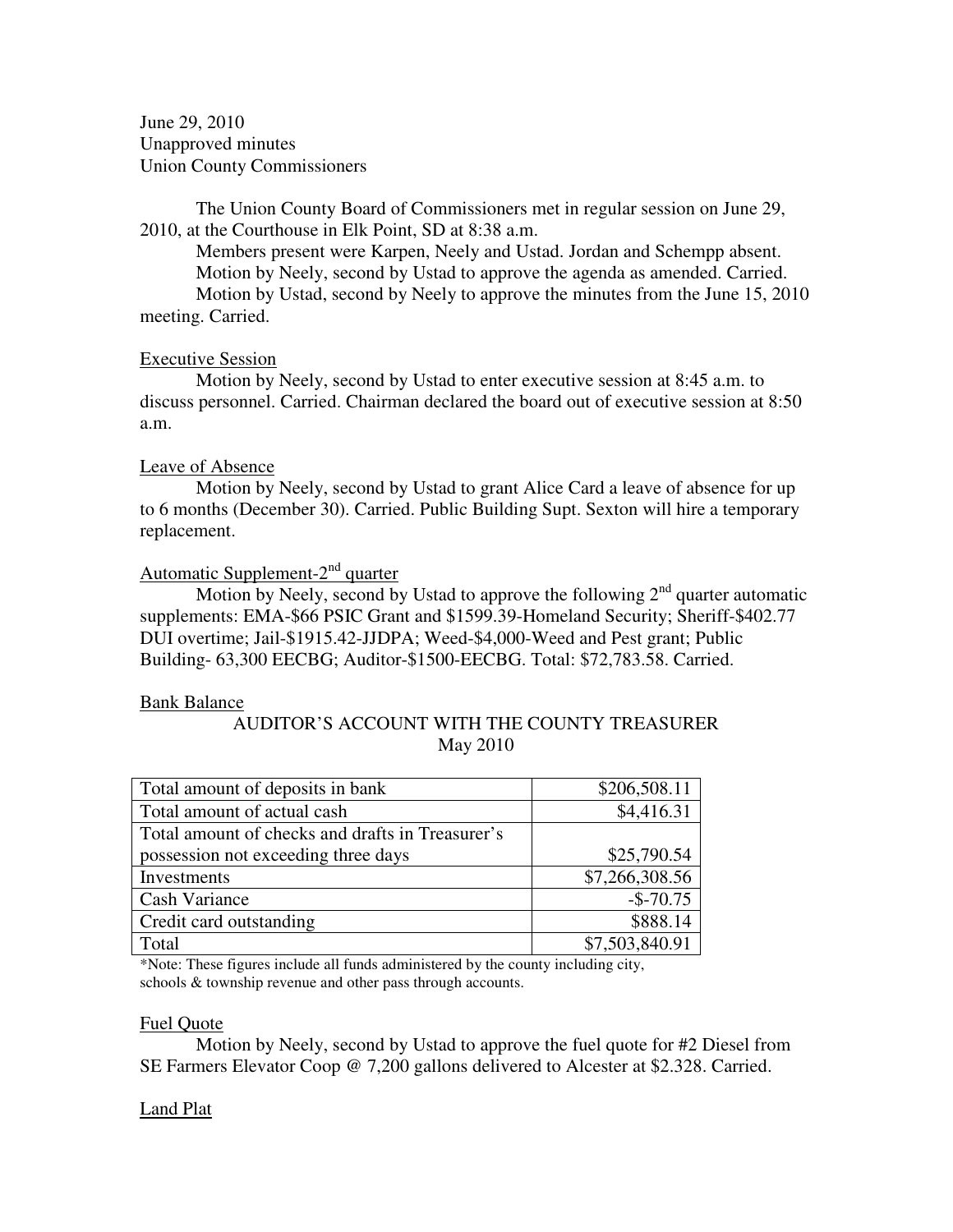Motion by Neely, second by Ustad to approve the following plat:

## Resolution

Be It Resolved by the Board of Commissioners of Union County that Jorgensen Family Private Cemetery Addition; an addition in the E1/2 of Gov't lot 2 in the NE1/4 of Section 5 T91N R50W of the 5th PM, Union County, owned by Warren G. Jorgensen, surveyed by Mark Turner, Be and the same is hereby approved. Motion carried.

#### Recess

Chairman declared a recess at 9:11 to 9:15.

#### **SRTS**

 Sandra Langel and Dwight Lang met with the board to discuss the 2011 budget request for the Siouxland Regional Transit System. Budget request is increased from 2,000 to 2,500.

#### Recess

 Chairman declared a recess for the County Commissioners to act as a drainage board at 9:30.

#### Drainage Board

 PWA Roggow present for drainage meeting. Motion by Ustad, second by Neely to authorize Commissioner Karpen to sign a letter to Mr. Ron Peterson, SDDOT Area Engineer. This letter allows Mr. Dave Larson to place the additional drain tile in the SE1/4 and the NE1/4 of Section 19, T94N, R50W of the  $5<sup>th</sup>$  PM in Union County, and drain into the east Interstate Ditch of I-29 in Section 19; T94N; R50W. (this allowed previously by the vested rights of the Jonnes Drainage Ditch Agreement). Roll call vote: Schempp- absent, Jordan-absent, Karpen-aye, Ustad-aye, Neely-aye. Carried.

 Motion by Ustad, second by Neely to adjourn as drainage board at 9:36 a.m. Carried. Chairman declared the board back into regular session.

#### Coroner budget

Coroner Boyd met with the board to discuss the 2011 budget request.

### EMA

 PWA Roggow introduced FEMA representative Sharon Sanders. Sanders is an assistant external affairs officer for intergovernmental affairs from the US Department of Homeland Security. Sanders discussed the mitigation involved with township flooding.

#### Highway

PWA Roggow met with the board on various matters.

 Motion by Neely, second by Ustad to approve the request from City of Jefferson to occupy right of way on County Rd. #6 on July 9 for discharge of fireworks. Carried.

 Motion by Ustad, second by Neely to approve the request from Harold Ronning to occupy right of way for walk/run benefit on Union County Roads #15  $& 425$ . Carried.

Motion by Ustad, second by Neely to approve the following declaration. Carried.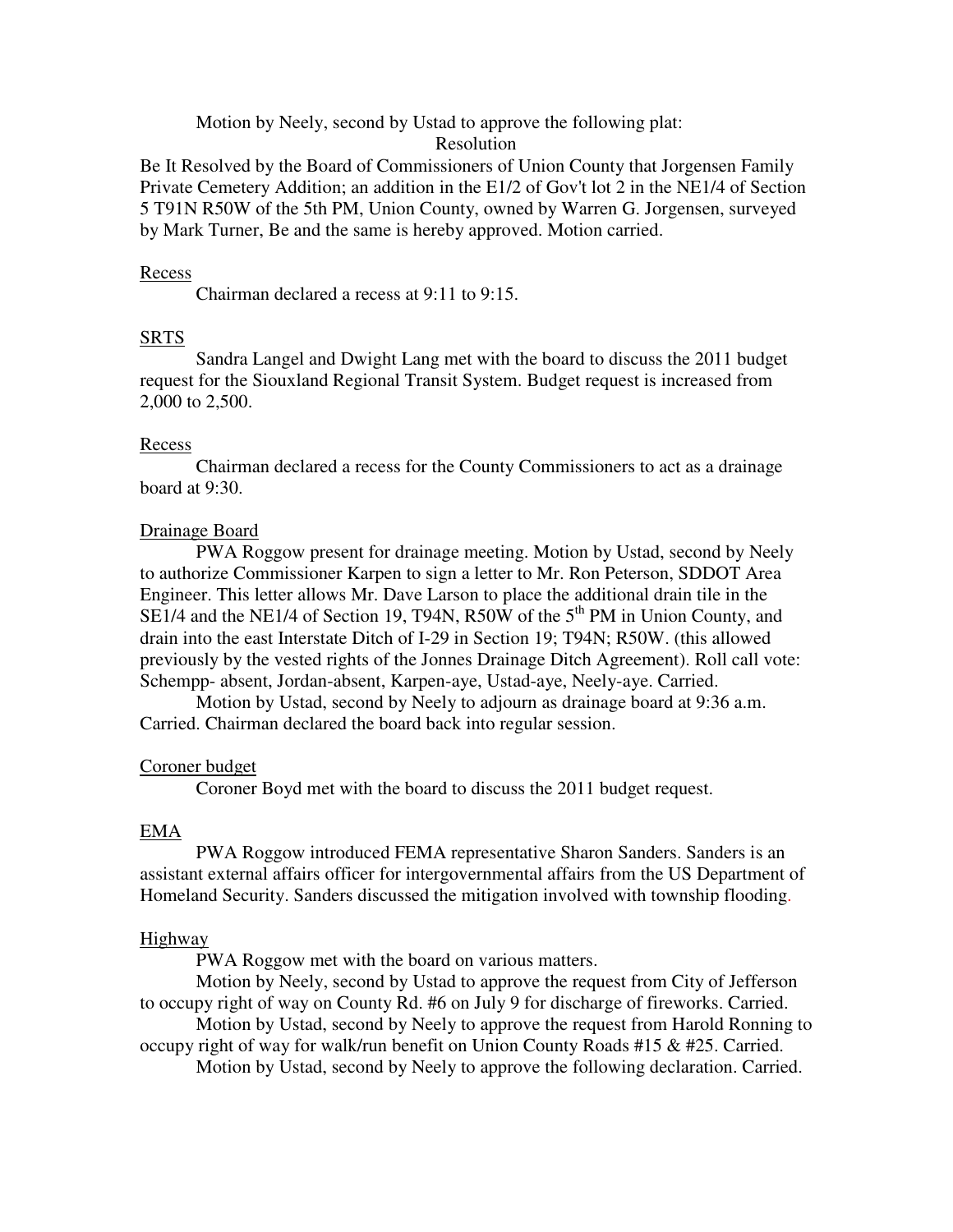### HD10-07

# RESOLUTION FOR DECLARATION OF DISASTER

WHEREAS, Union County, South Dakota has sustained flood and wind damage caused by a severe storm, beginning June 22, 2010.

WHEREAS, Union County, South Dakota has committed all available resources and taken all possible actions within the jurisdictional boundaries to combat and to alleviate the disaster, local resources are not adequate to cope with the situation. NOW, THEREFORE, BE IT RESOLVED by the Union County Board of Commissioners at a regular meeting held on June 29, 2010, it is hereby requested that the Governor declare a disaster to exist in the County of Union.

### States Attorney

 SA Miller met with the board to discuss various matters. Miller introduced Courtney DeLarosa as a volunteer USD law student.

#### Executive Session

 Motion by Neely, second by Ustad to enter executive session at 10:45 to discuss legal matters. Carried. Chairman Karpen declared out of session at 11:04.

#### **Indigent**

 Motion by Ustad, second by Neely to approve the payment of an indigent claim #09-IRR-013. Carried.

### Hoyt School 61-4

 Board received and reviewed the correspondence received regarding the dissolution of Hoyt School 61-4 into Elk Point Jefferson School.

### Lewis and Clark Mental Health Center

 Dr. Stanage and Glen Mechtenberg met with the board to discuss the 2011 budget request for Lewis and Clark Behavioral Health Services. They presented a 3% increase request.

### 911

 Sheriff Limoges and Chief Deputy Oberg met with the board to discuss the compliance methods regarding the two person rule scheduled to go into effect on 7-1- 2013. Board agreed that they were leaning toward the partnership option.

#### Claims

 Motion by Ustad, second by Neely to approve the claims. Carried. The following claims have been audited, approved and warrants drawn on the same: Bi-Weekly payroll for 07-02-2010: Highway \$20,661.33; Sheriff \$28,078.32; Public Building \$689.00; State's Attorney \$1,364.65; Nurses \$159.75; WIC \$202.35; Register of Deeds \$742.20; Weed \$5,320.92; Assessor \$745.50; Fair \$351.50; Extension \$308.75. Courthouse payroll for the month of June, 2010: Commissioners \$4,900.00; Auditor \$7,928.13; Data Processing \$119.41; Treasurer \$12,547.75; Highway \$8,729.97; Planning & Zoning \$3,603.84; EMA \$1,026.98; Assessor \$9,838.00; State's Attorney \$11,117.66; Register